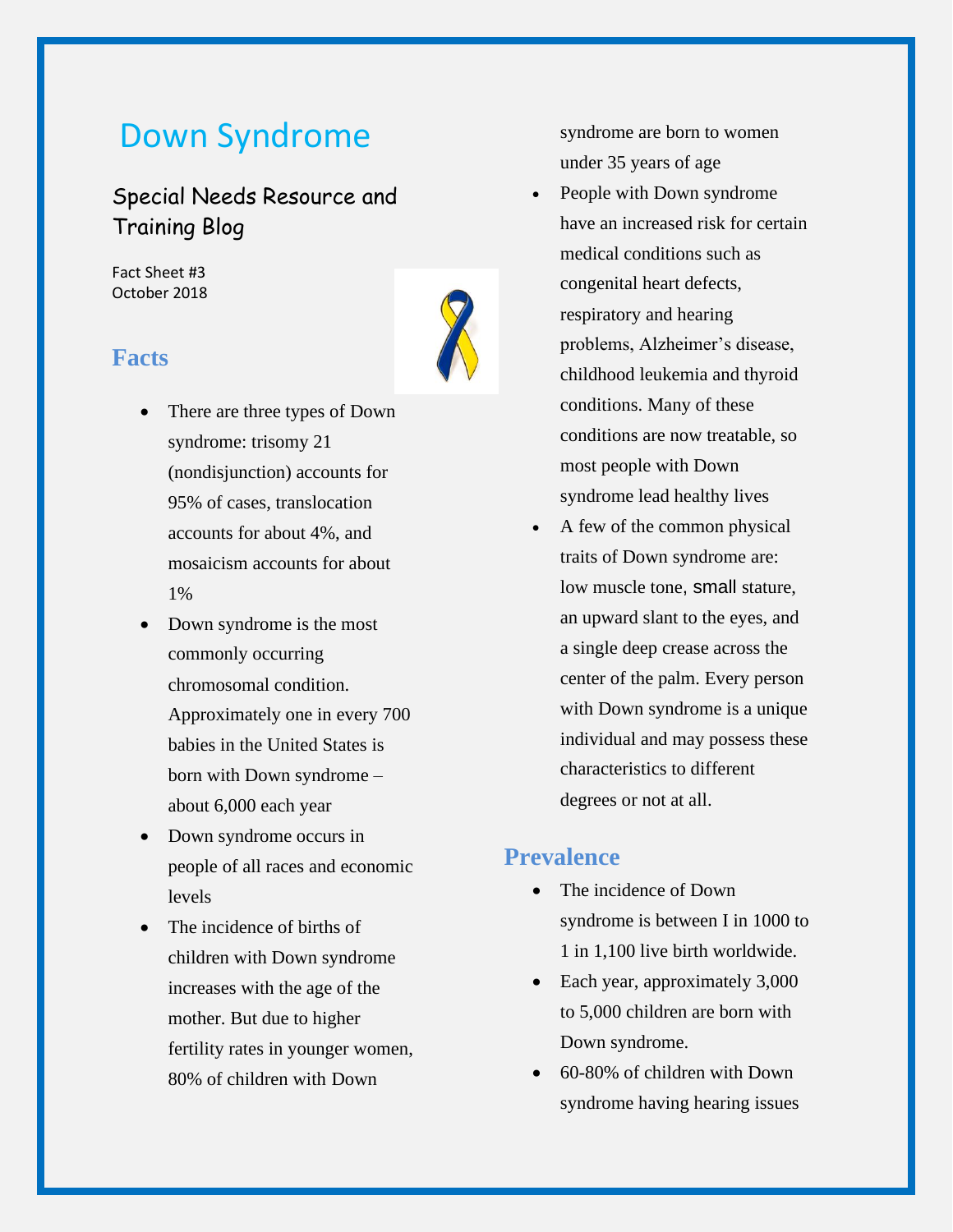• 40-45% of children with Down syndrome have congenital heart disease

# **What is Down Syndrome?**

A learning disability is defined as a neurological-based processing, which interferes with learning basic skills including reading, writing or math. Higher level skills such as organizational skills, abstract reasoning and long-term memory are also affected.

# **What Are the Signs and Symptoms Down Syndrome?**

- Delays in the area of gross motor and fine motor skills
- Short attention span
- Speech and language challenges
- $\blacktriangleright$  Sequencing
- Poor muscle tone
- Poor judgment
- Hearing loss
- $\blacktriangleright$  Heart abnormalities

### **Types of Down syndrome**

*Trisomy 21*- Most common type (95%) occurs when there are three, rather two, number 21 chromosomes present in every cell of the body.

*Translocation*- 3% of all cases part of 21 breaks off during cell division and attaches to another chromosome.

*Mosaicism-* Occurs when there is a mixture of two types of cells- accounts for 2% of all cases of Down syndrome- Some of their

cells have 3 copies of Chromosome 21 but other cells have the typical two copies of Chromosome 21.

### **For Educators**

### *Teaching Strategies*

Allow extra time for them to complete tasks.

 Provide increased opportunities for practice.

 Muscle development can require repetitive training.

- Work with physical therapists to identify and improve specific muscle development needs.
- $\cdot$  To support fine motor development, use wrist and finger strengthening activities. Multisensory activities and materials work well.

Provide opportunities to practice selfhelp skills such as buttons and zippers.

### **Organizations**

#### Band of Angels:

#### <http://www.bandofangels.com/->

Established in 1994, Band of Angels provides support for individuals with Down Syndrome and their families. The website offers links on Down Syndrome support groups and a litany of topics including, adoption, autism and education.